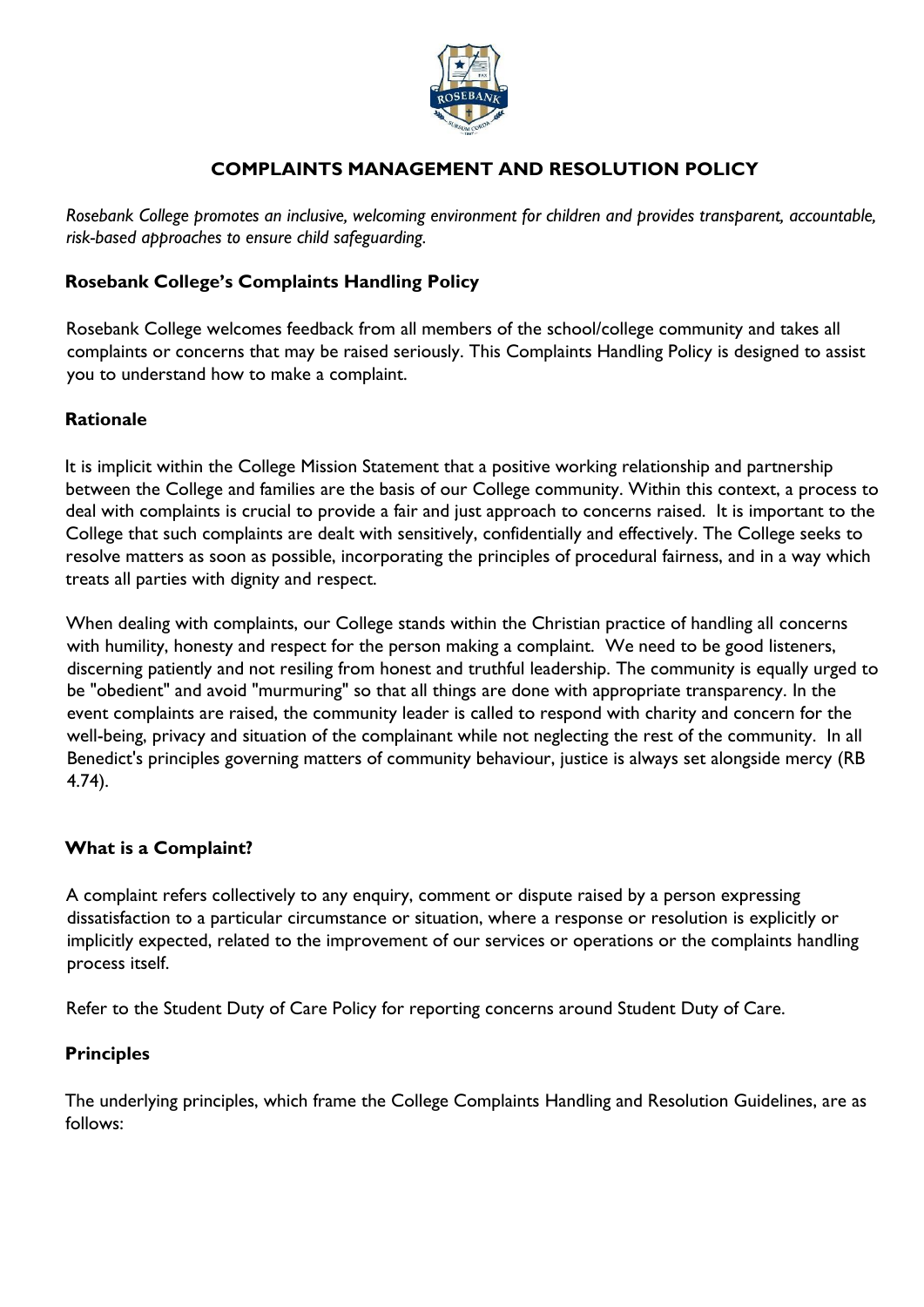- The vast majority of concerns, which arise from parents and others, need never take the form of a formal complaint. The Principal, senior staff and teachers are available to discuss and resolve concerns in more informal ways and in a timely matter.
- If deemed necessary in the professional judgement of the Principal (or another senior staff member), a complaint may be addressed in a more formal manner.
- Official complaints should be submitted in writing<sup>1</sup>, clearly outlining the specific issue along with dates, times and witnesses if appropriate.
- The College deals directly with parents/guardians. Parent/guardians may request that they be accompanied by a support person (eg for translation purposes), however this person cannot replace the parent. The support person cannot act as the parent's advocate.
- Matters that fall within the Child Protection Framework will be handled as per the protocols outlined in the appropriate guidelines and the associated legislation and regulations.

Other principles:

- The person raising the complaint will do so as promptly as possible after the issue occurs.
- Details of complaints need to be provided completely and factually.
- All parties will be required to show respect and understanding of each other's point of view and value difference, rather than judge and blame and to maintain the privacy and confidentiality of all parties.
- The person raising the complaint is required to recognise that all parties have rights and responsibilities which need to be balanced.
- All complaints will be addressed promptly and in accordance with their urgency.

#### **Rosebank College's Commitment**

Rosebank College is committed to handling complaints effectively and efficiently. To manage complaints effectively, we have established a Complaints Handling Program in line with both the international complaints handling standard (ISO 10002:2014 Quality management – Customer satisfaction – Guidelines for complaints handling in organizations), and the Australian/New Zealand complaints handling standard (AS/NZS 10002:2014 Guidelines for complaint management in organizations).

Our Complaints Handling Program includes the establishment of an online complaints management system which allows us to effectively capture, manage and report on complaints. Regular analysis of complaints received and the implementation of rectification action, where deficiencies are identified, are key to the College's commitment.

### **Concerns about a Member of Staff**

 $\overline{a}$ 

In the instance where a complaint is made against a staff member, the staff member concerned must be informed of the complaint. A compliant against a member of staff will be investigated by an appropriate Executive staff member and a report presented to the Principal.

On receipt of the report, the Principal or Principal's delegate may conduct further interviews, or request further information and will then decide whether the complaint is valid. The staff member concerned must

<sup>&</sup>lt;sup>1</sup> Rosebank College's preference is to receive official complaints in writing. However the College is flexible in its approach and strives to ensure an accessible complaints handling process to consider people from cultural and linguistically diverse backgrounds, people with disabilities, etc. Various options and communication channels are available in the complaints handling process.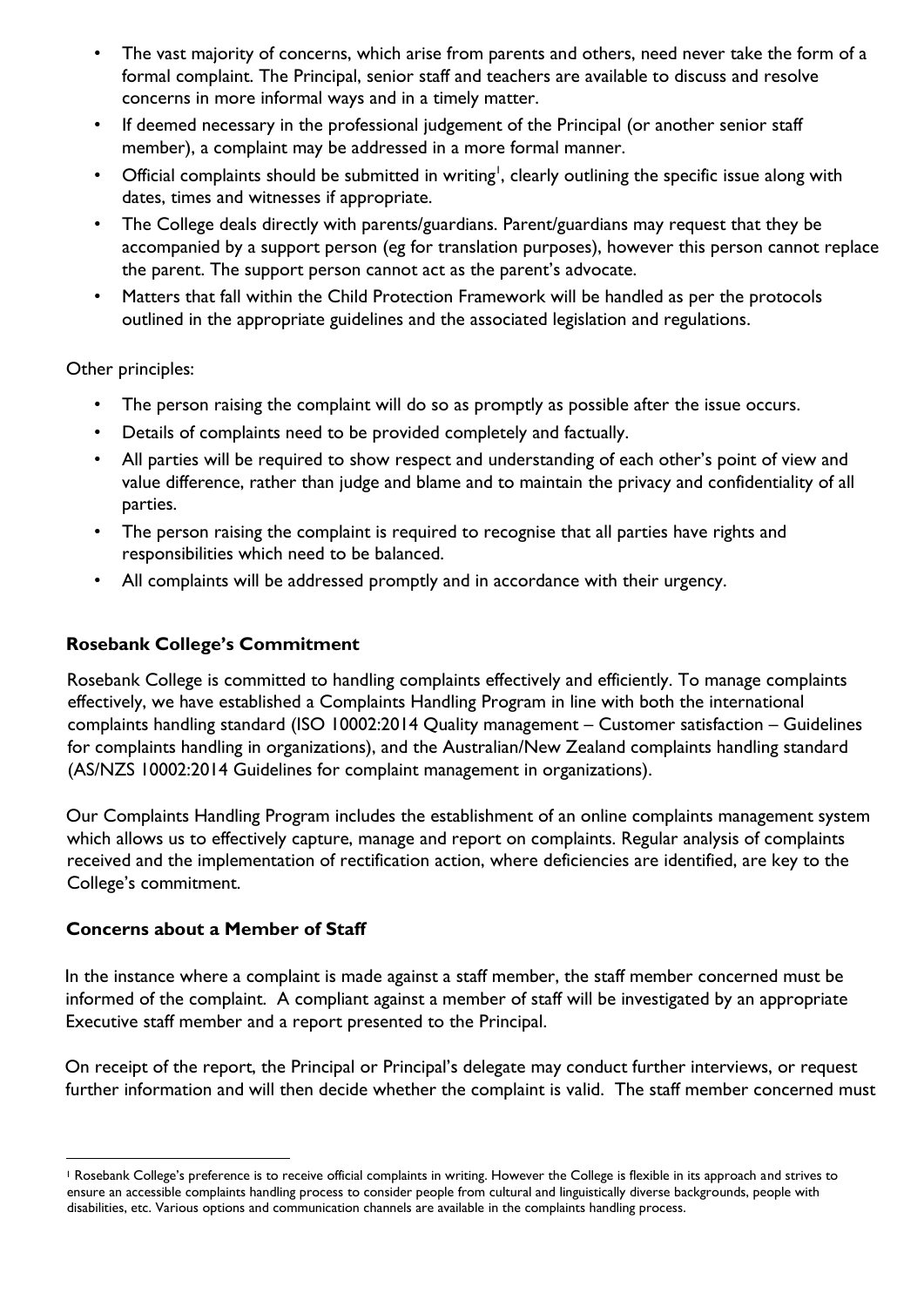be given the opportunity to respond, prior to any action being taken in response to the complaint. In each case, the outcome will be communicated to both the complainant and staff member.

Where there is a meeting in relation to a complaint about a staff member involving the Principal, parents, students, other staff; the staff member must be told in advance the purpose of the meeting and who will be in attendance. The staff member must be given the opportunity to be accompanied by another support person of their choice. In this instance, all matters must be raised in relation to the complaint.

### **Student Concerns**

Where students have a concern, it is important that they convey it to the appropriate staff member. In the instance where a student has a pastoral or other concern, they should seek an appointment with their Home Room Teacher, or House Coordinator to discuss the issue, or where necessary the Dean of Pastoral Care. The College Counsellor is also available to act in a supporting role as required.

All academic issues concerning assessment of HSC information should be directed to the Dean of Learning.

# **Concerns about the Principal**

Formal complaints by parents or staff involving the Principal, must be submitted in writing and emailed to [chair@rosebank.nsw.edu.au](mailto:chair@rosebank.nsw.edu.au)

The Chair of the Board may address the issue, refer the matter to the Executive Director of Good Samaritan Education for appropriate processes to be followed or contact the appropriate legal authorities in the first instance.

# **How Do I Make a Complaint?**

### **1. How Do I make an Informal Complaint?**

We ask that, where appropriate, you first raise the matter directly with the relevant staff member through the informal complaints resolution. The vast majority of issues causing concern in schools can be handled quickly and in an informal manner. In most cases these issues can be resolved through informal discussions with appropriate staff members. Even if an issue is able to be resolved informally, all staff are required to log issues through our complaints management system so we are able to identify any systemic issues arising, and take appropriate rectification action.

### **Guidance on the relevant staff member**

Issues relating to **academic** concerns are directed initially to the Subject Teacher and then to the Studies Coordinator, or House Coordinator. If a satisfactory response or resolution is not reached via the above channels, the Dean of Learning is available to be contacted. All academic issues concerning Assessment, Appeals and other HSC information should also be directed to the Dean of Learning.

Issues relating to a **Pastoral** concern or student management issue/concern are directed initially to the Home Room Teacher and the House Coordinator. If a satisfactory response, or resolution is not reached via the above channels, the Dean of Pastoral Care can be contacted.

The Assistant Principal and the Principal are also available and can be contacted if a complaint is not resolved. However, if you are not satisfied with the handling of your complaint after it has been appropriately escalated within College's complaints escalation process, you may refer the complaint to the Chair of the College Board [chair@rosebank.nsw.edu.au](mailto:chair@rosebank.nsw.edu.au)